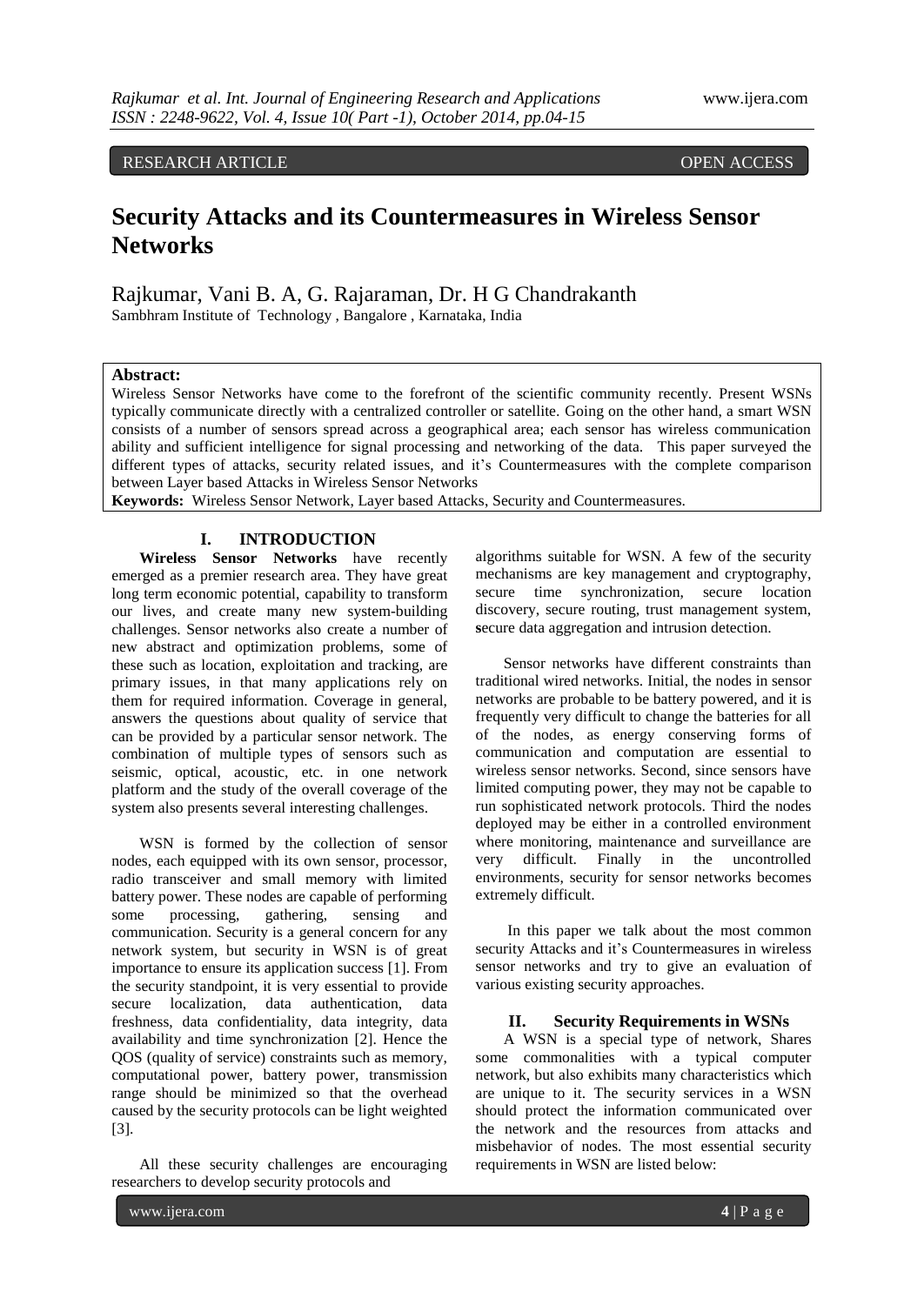*Data confidentiality***:** The security mechanism should ensure that no message in the network is understood by anyone except intended recipient. In a WSN, the issue of confidentiality should address the following requirements [4, 5]: (i) Key distribution mechanism should be extremely robust, (ii) A sensor node should not allow its readings to be accessed by its neighbors unless they are authorized to do so, (iii) Public information such as sensor identity and public keys of the nodes should also be encrypted in certain cases to protect against traffic analysis attacks.

*Data integrity***:** The mechanism should guarantee that no message can be changed by an entity as it traverses from the sender to the recipient.

*Availability***:** This requirements ensures that the services of a WSN should be available always even in presence of an internal or external attacks such as a Denial of Service attack (DoS). Different approaches have been proposed by researchers to achieve this goal. While a few mechanisms make use of additional communication among nodes, others advise use of a central access control system to ensure successful delivery of every message to its recipient.

*Data freshness***:** It implies that the data is recent and ensures that no adversary can replay previous messages. This requirement is especially important when the Wireless Sensor Network (WSN) nodes use shared-keys for message communication, where a potential adversary can begin a replay attack using the previous key as the new key is being refreshed and propagated to all the nodes in the Wireless Sensor Network (WSN). A nonce or time-specific counter may be added to each packet to check the freshness of the packet.

*Self-organization:* Each node in a WSN should be self organizing and self-healing. This feature of a Wireless Sensor Network (WSN) also poses a great challenge to security. The dynamic nature of a Wireless Sensor Network (WSN) makes it sometimes impossible to deploy any preinstalled shared key mechanism among the nodes and the base station [6]. A number of key pre-distribution schemes have been proposed in the context of symmetric encryption [7, 6, 8]. However, for application of public-key cryptographic techniques an efficient mechanism for key distribution is very much essential. It is desirable that the nodes in a Wireless Sensor Network (WSN) self-organize among themselves not only for multihop routing but also to carryout key management and developing trust relations.

*Secure localization***:** In many situations, it becomes necessary to accurately and automatically locate each sensor node in a Wireless Sensor Network (WSN).

For example, a Wireless Sensor Network (WSN) designed to locate faults would require accurate locations of sensor nodes identifying faults. A potential adversary can easily provide and manipulate false location information by reporting false signal strength, replaying messages. If the location information is not secured properly. The authors in [9] have described a technique called verifiable multilateration (VM). In multilateration, the position of a device is accurately computed from a series of recognized reference points. The authors used authenticated ranging and distance bounding to ensure accurate location of node. Because the use of distance bounding, an attacking node can only enlarge its claimed distance from a recognized reference point. However, to ensure position consistency, the attacker would also have to prove that its distance from another reference point is shorter. As it is not possible for attacker to verify this, it is possible to detect the attacker. In [10], the authors have described a scheme called Secure Range-independent Localization. The scheme is a decentralized range independent localization schemes. It is assumed that the locators are trusted and cannot be compromised by any attacker. A sensor computes its position by listening to the beacon information sent by each locator which includes the locator's position information. The beacon messages are encrypted using a shared global symmetric key that is predistributed in the sensor nodes. Using information from all the beacons that a sensor node receives, it computes its approximate position based on the coordinates of the locators. The sensor node computes an overlapping antenna region using a majority vote scheme. The final position of the sensor node is determined by computing the center of gravity of the overlapping antenna region.

*Time synchronization*: Most of the applications in sensor networks require time synchronization. Any security mechanism for Wireless Sensor Network (WSN) should also be time-synchronized. A collaborative Wireless Sensor Network (WSN) may require synchronization among a group of sensors. In [11], the authors have proposed a set of secure synchronization protocols for multi-hop sender receiver and group synchronization.

*Authentication***:** It ensures that the communicating node is the one that it claims to be. An adversary can not only change data packets but also can change a packet stream by injecting fabricated packets. It is, therefore, necessary for a receiver to have a mechanism to verify that the received packets have indeed come from the genuine sender node. In case of communication between the two nodes, data authentication can be achieved through a Message Authentication Code (MAC) computed from the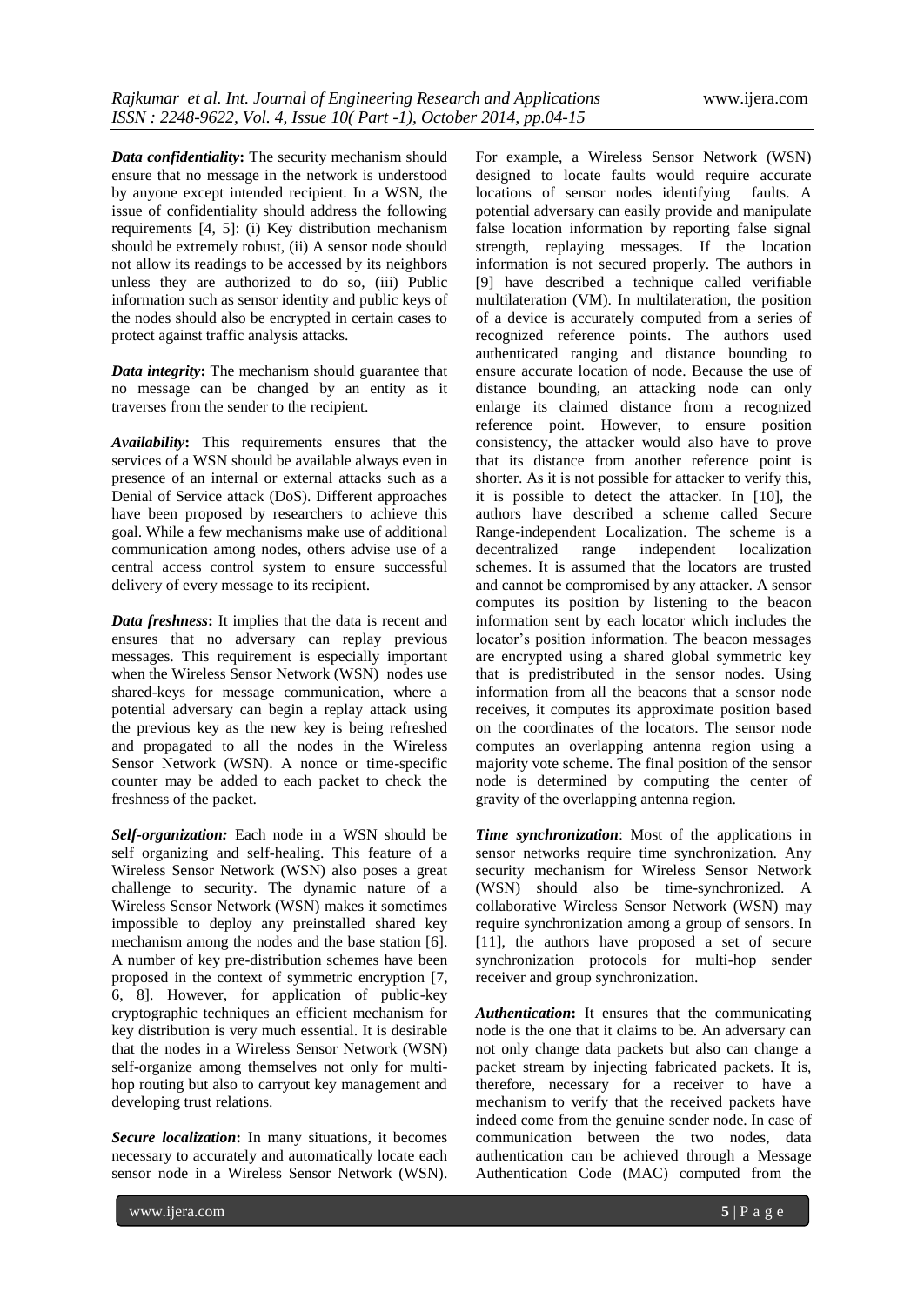shared secret key among the nodes. A number of authentication schemes for Wireless Sensor Network (WSN)s have been proposed by researchers. Most of these schemes for secure routing and reliable packet.

## **III. Typical Layer based Attacks in Wireless Sensor Networks 3.1 Attacks in Physical Layer**

The physical layer is responsible for carrier frequency generation, frequency selection, modulation, signal detection and data encryption [1]. As with any radio-based medium, the possibility of jamming is there. In addition, nodes in WSNs may be deployed in hostile or insecure environments where an attacker has the physical access. Three types of attacks in physical layer are (i) Jamming (ii) Device tampering and (iii) Eavesdropping

Jamming: It is a type of attack which interferes with the radio frequencies that the nodes use in a Wireless Sensor Network (WSN) for communication [12,13]. A jamming source may be powerful enough to disrupt the entire network. Still less powerful jamming sources, an opponent can potentially disrupt communication in the entire network by strategically distributing the jamming sources. Even an intermittent jamming may prove detrimental as the message communication in a Wireless Sensor Network (WSN) may be extremely time-sensitive [12].

*Device Tampering*: Sensor networks typically operate in outdoor environments. Due to distributed and unattended nature, the nodes in a WSN are highly susceptible to physical attacks [14]. The physical attacks may cause irreversible damage the nodes. The adversary can extract cryptographic keys from the captured node, tamper its circuitry, modify the program codes or even replace it with a malicious sensor [16]. It has been shown that sensor nodes such as MICA2 motes can be compromised in less than one minute time [15].

*Eavesdropping:* Without senders and receivers' awareness, eavesdropping [17, 18, 19] attackers monitor the traffic in transmission on communication channels and collect data that can later be analyzed to extract sensitive information. Wireless Sensor Network (WSN)s are especially vulnerable to such attacks since wireless transmission is the dominant method of communication used by sensors. During transmission, wireless signals are broadcast in the air and thus accessible to the public. Modest equipment, attackers within the sender's transmission range can easily plug themselves into the wireless channel and obtain raw data. By and large, the capability of eavesdropping depends on the power of antennas. The more powerful the antennas, the weaker signals

attackers can receive, and the more data can be collected. Since eavesdropping is a passive behavior, such attacks are infrequently detectable.

## **3.2 Countermeasures in Physical Layer**

Some attacks in the physical layer are somewhat hard to cope with. For example, following sensors are deployed in the field, it's difficult to prevent every single sensor from device tampering. Therefore, although there are some mechanisms that attempt to reduce the occurrences of attacks, extra of them focus on protecting information from divulgence.

*Access Restriction:* Obviously, restricting adversaries from physically accessing or getting close to sensors is effective on all the attacks aforementioned. It is good to have such restrictions if we can, but unfortunately, they are either difficult or infeasible in most cases. Therefore, we usually have to fall back on another type of restrictions: communication media access restriction.

A few techniques exist nowadays that prevent attackers from accessing the wireless medium in use, including sleeping/hibernating and spread spectrum communication [20]. The former is fairly simple as it switches off sensors and keeps them silent until the attackers go away. However, its effectiveness is at the expense of sacrificing the operations of WSNs. The latter is more intelligent, with frequencies varying deliberately. This technique uses either analog schemes where the frequency variation is continuous, or digital schemes (e.g. frequency hopping) where the frequency variation is abrupt. By this way, attackers cannot easily locate the communication channel, and are thus restrained from attacking.

With current technology, powerful devices are required to perform such functionalities. Therefore, spread spectrum communications are not yet feasible for WSNs that are usually constrained in resources. Nonetheless, given the rapid advancement of technologies, this technique is very promising in the future.

Directional antenna [21, 22, 23, 24, 25] is another technique for access restriction. By confining the directions of the signal propagation, it reduces the chances of adversaries accessing the communication channel. Again, similar to spread spectrum communication, its production cost is high at present and unsuitable for large-scale sensor networks, but may be more useful in the long run.

*Encryption:* In general, cryptography is the allpurpose solution to achieve security goals in WSNs. To protect data confidentiality, cryptography is indispensable. Cryptography can be applied to the data stored on sensors. Once data are encrypted, even if the sensors are captured, it is difficult for the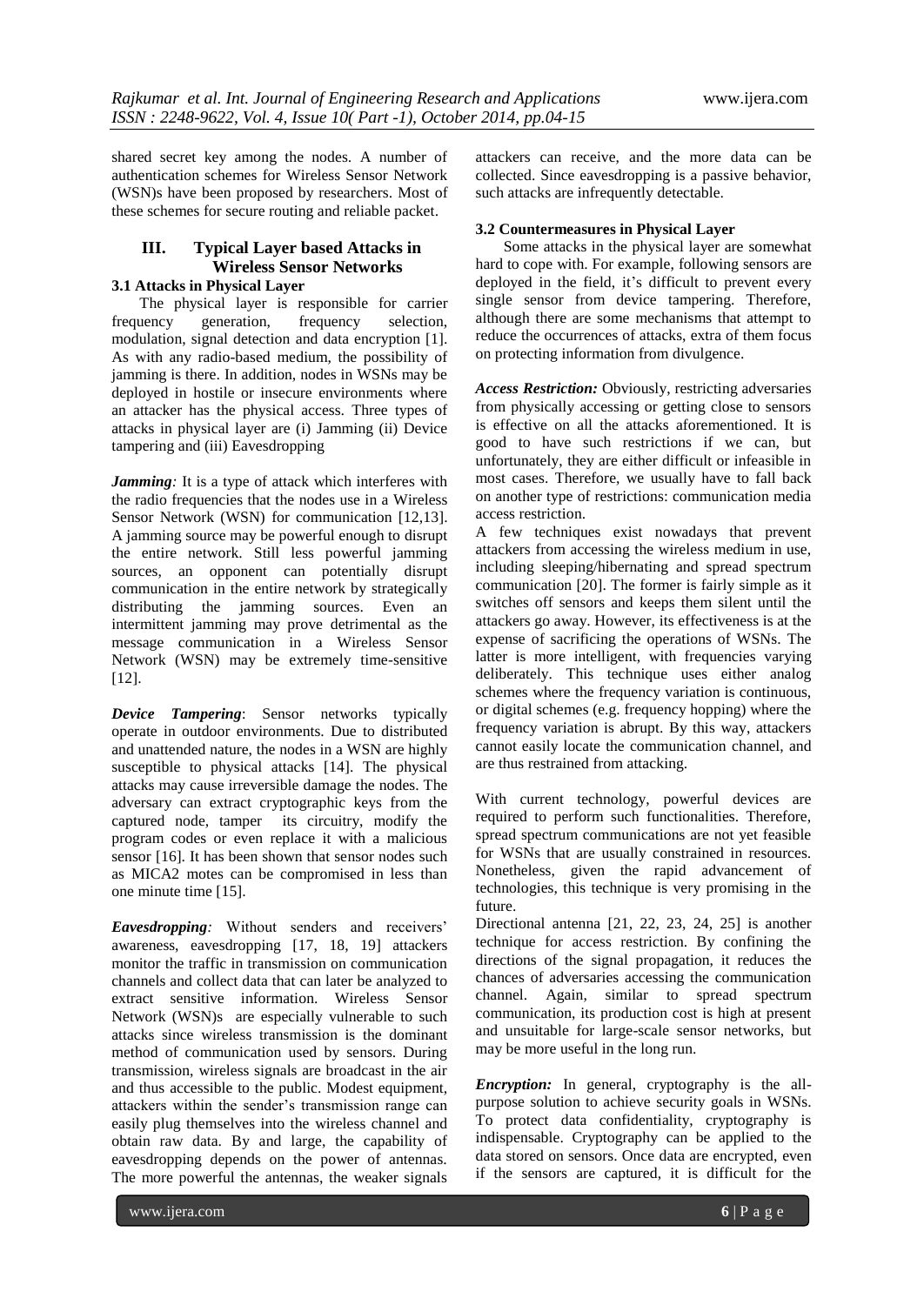adversaries to obtain useful information. Of course, the strength of the encryption depends on various factors. A more costly encryption can yield higher strength, but it also drains the limited precious energy faster and needs more memory. More often, cryptography is applied to the data in transmission. There are basically two categories of cryptographic mechanisms: asymmetric and symmetric. In asymmetric mechanisms RSA [26, 27, 28], the keys used for encryption and decryption are different, allowing for easier key distribution. It usually requires a third trusted party called Certificate Authority (CA) to distribute and check certificates so that the identity of the users using a certain key can be verified. However, due to the lack of *a priori* trust relationship and infrastructure support, it is infeasible to have CAs in WSNs. Furthermore, asymmetric cryptography usually consumes more resources such as computation and memory.

## **3.3 Attacks in Data Link Layer**

The link layer is responsible for multiplexing of data-streams, data frame detection, medium access control, and error control [1]. Attacks at this layer include purposefully created collisions, resource exhaustion, and unfairness in allocation. A collision occurs when two nodes attempt to transmit on the same frequency simultaneously [12]. When packets collide, they are discarded and need to re-transmitted. An adversary may strategically cause collisions in specific packets such as ACK control messages. A possible result of such collisions is the costly exponential back-off. The adversary may simply violate the communication protocol and continuously transmit messages in an attempt to generate collisions. Repeated collisions can also be used by an attacker to cause resource exhaustion [12]. For example, a naïve link layer implementation may continuously attempt to retransmit the corrupted packets. Unless these retransmissions are detected early, the energy levels of the nodes would be exhausted quickly. Unfairness is a weak form of DoS attack [12]. An attacker may cause unfairness by intermittently using the above link layer attacks. In this case, the adversary causes degradation of realtime applications running on other nodes by intermittently disrupting their frame transmissions.

*Traffic Manipulation:* The wireless communication in WSNs (and other wireless networks) can be easily manipulated in the MAC layer. Attackers can transmit packets right at the moment when legitimate users do so to cause excessive packet collisions. The timing can be readily decided by monitoring the channel and doing some calculations based on the MAC protocol in effect. The artificially increased contention will decrease signal quality and network availability, and will thus dramatically reduce the

network throughput [29, 30]. Besides, in widely used MAC schemes where packet transmissions are carefully coordinated, attackers can compete for channel usage aggressively disobeying the coordination rules [31, 32, 33]. This misbehavior can break the operations of the protocols and result in unfair bandwidth usage. In either way, the network performance is degraded. Eventually, the collisions and unfairness lead traffic distortion.

*Identity Spoofing:* MAC identity spoofing is another common attack in the MAC layer [34]. Due to the broadcast nature of wireless communications, the MAC identity (such as a MAC address or a certificate) of a sensor is open to all the neighbors, including attackers. Without proper protection on it, an attacker can fake an identity and pretend to be a different one. A typical MAC identity spoofing attack is the Sybil attack [35, 36], in which an attacker illegally presents multiple MAC identities.

To gain access to the network or hide, an attacker can spoof as a normal legitimate sensor. It can even spoof as a base station or aggregation point to obtain unauthorized privileges or resources of the WSN. If successful, the entire network could be taken over. Spoofing attacks are usually the basis of further cross-layer attacks that can cause serious consequences.

## **3.4 Countermeasures in Data Link Layer**

To counter attacks in the MAC layer, current research focuses on detection. It allows for many kinds of further actions to stop the attacks, such as excluding the attacking nodes from interactions. There also exist some prevention approaches, which are mainly against spoofing attacks. Many solutions presented below are actually proposed for ad hoc networks. We believe they can be easily extended to wireless sensor networks.

*Misbehavior Detection:* Because attacks deviate from normal behaviors, it is possible to identify attackers by observing what has happened. Various data can be collected for this purpose, and various actions can be taken after detection.

In a countering scheme [37] for the IEEE 802.11 protocol, a receiver assigns and adjusts the back off values to be used by the corresponding sender. Whenever detecting the sender's misbehavior in manipulating back off value, the receiver may add some penalty to the next back off value assigned to the sender. The idea was applied to ad hoc networks [33], and similarly can also be applied to WSNs.

*Identity Protection* **:** Identity can be treated as yet another kind of information whose legitimacy needs to be guaranteed. Therefore, cryptography-based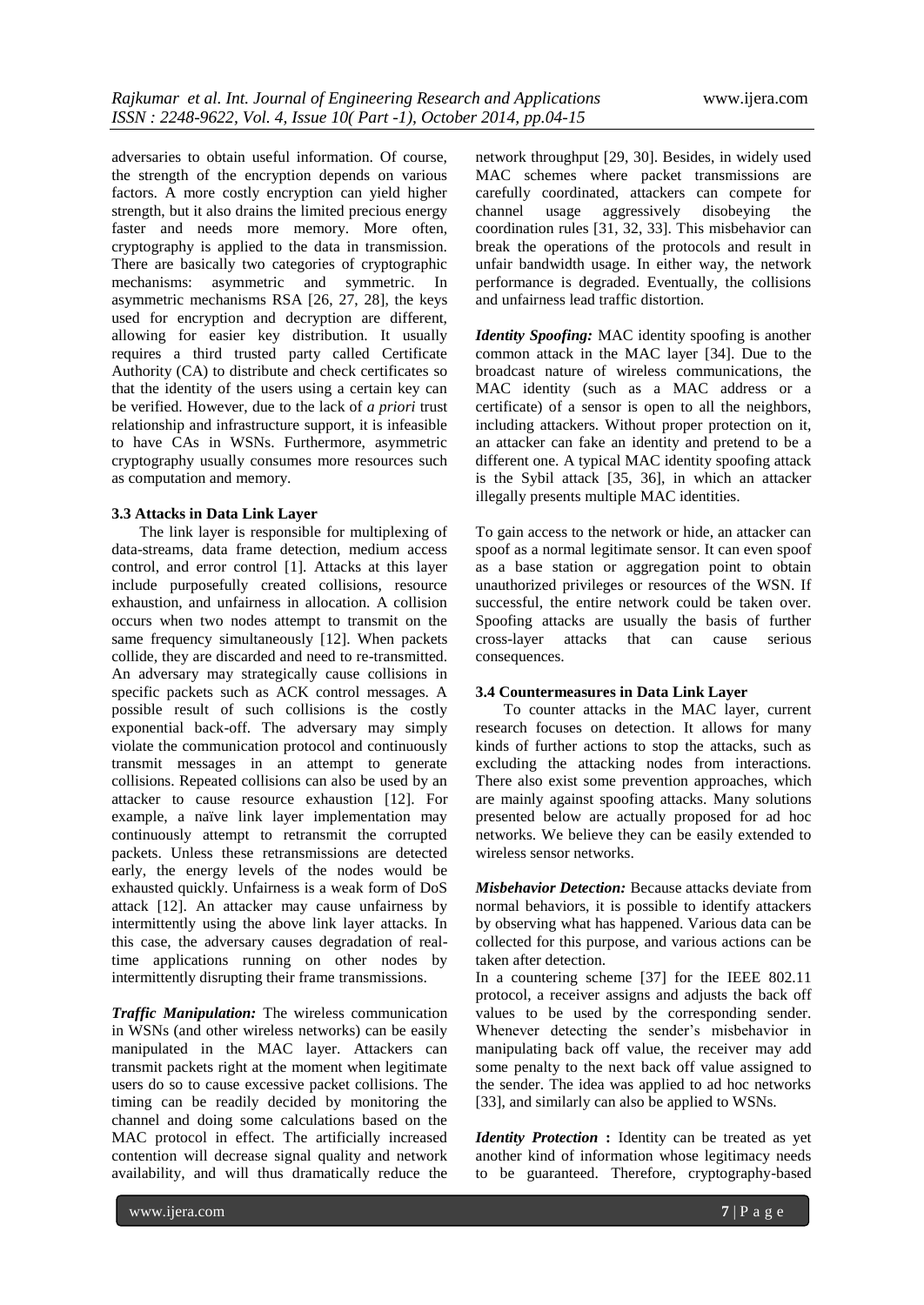authentication can be used to prevent identity spoofing. Since most authentication schemes are designed for the network layer and the application layer.

Identity-key association [36] can also help to reduce false identities. The key idea is to associate the node identity with keys used by the node in communication. An attacker can impersonate a node in front of another only if the communication key shared by them is cracked.

## **3.5 Attacks in the Network Layer**

The network layer of WSNs is vulnerable to the different types of attacks such as: (i) spoofed routing information , (ii) selective packet forwarding, (iii) sinkhole, (iv) Sybil, (v) wormhole, (vi) hello flood, (vii) acknowledgment spoofing, (viii) *Black Hole,(x) False Routing,(xi) Packet Replication* etc. These attacks are described briefly in the following:

*Spoofed routing information:* The most direct attack against a routing protocol is to target the routing information in the network. An attacker may spoof, alter, or replay routing information to disrupt traffic in the network [38]. These disruptions include creation of routing loops, attracting or repelling network traffic from selected nodes, extending or shortening source routes, generating fake error messages, causing network partitioning, and increasing end-to-end latency.

*Selective forwarding***:** In a multi-hop network like a WSN, for message communication all the nodes need to forward messages accurately. An attacker may compromise a node in such a way that it selectively forwards some messages and drops others [38].

*Sinkhole***:** In a sinkhole attack, an attacker makes a compromised node look more attractive to its neighbors by forging the routing information [39, 38, 40]. The result is that the neighbor nodes choose the compromised node as the next-hop node to route their data through. This type of attack makes selective forwarding very simple as all traffic from a large area in the network would flow through the compromised node.

*Sybil attack:* It is an attack where one node presents more than one identity in a network. It was originally described as an attack intended to defeat the objective of redundancy mechanisms in distributed data storage systems in peer-to peer networks [41]. Newsome et al describe this attack from the perspective of a WSN [39]. In addition to defeating distributed data storage systems, the Sybil attack is also effective against routing algorithms, data aggregation, voting, fair resource allocation, and foiling misbehavior detection. Regardless of the target (voting, routing, aggregation), the Sybil algorithm functions similarly. All of the techniques involve utilizing multiple identities. For instance, in a sensor network voting scheme, the Sybil attack might utilize multiple identities to generate additional "votes". Similarly, to attack the routing protocol, the Sybil attack would rely on a malicious node taking on the identity of multiple nodes, and thus routing multiple paths through a single malicious node.

*Wormhole***:** A wormhole is low latency link between two portions of a network over which an attacker replays network messages [38]. This link may be established either by a single node forwarding messages between two adjacent but otherwise nonneighboring nodes or by a pair of nodes in different parts of the network communicating with each other. The latter case is closely related to sinkhole attack as an attacking node near the base station can provide a one-hop link to that base station via the other attacking node in a distant part of the network.

*Hello flood***:** Most of the protocols that use Hello packets make the naïve assumption that receiving such a packet implies that the sender is within the radio range of the receiver. An attacker may use a high-powered transmitter to fool a large number of nodes and make them believe that they are within its neighborhood [38]. Subsequently, the attacker node falsely broadcasts a shorter route to the base station, and all the nodes which received the Hello packets, attempt to transmit to the attacker node. However, these nodes are out of the radio range of the attacker.

*Acknowledgment spoofing***:** Some routing algorithms for WSNs require transmission of acknowledgment packets. An attacking node may overhear packet transmissions from its neighboring nodes and spoof the acknowledgments thereby providing false information to the nodes [38]. In this way, the attacker is able to disseminate wrong information about the status of the nodes.

*Black Hole:* The black hole attack is one of the simplest routing attacks in WSNs. In a black hole attack, the attacker swallows (i.e. receives but does not forward) all the messages he receives, just as a black hole absorbing everything passing by. By refusing to forward any message he receives, the attacker will affect all the traffic flowing through it. Hence, the throughput of a subset of nodes, especially the neighboring nodes around the attacker and with traffic through it, is dramatically decreased. Different locations of the attacker induce different influences on the network. If the attacker is located close to the base station, all the traffic going to the base station might need to go through the attacker. Obviously, black hole attacks in this case can break the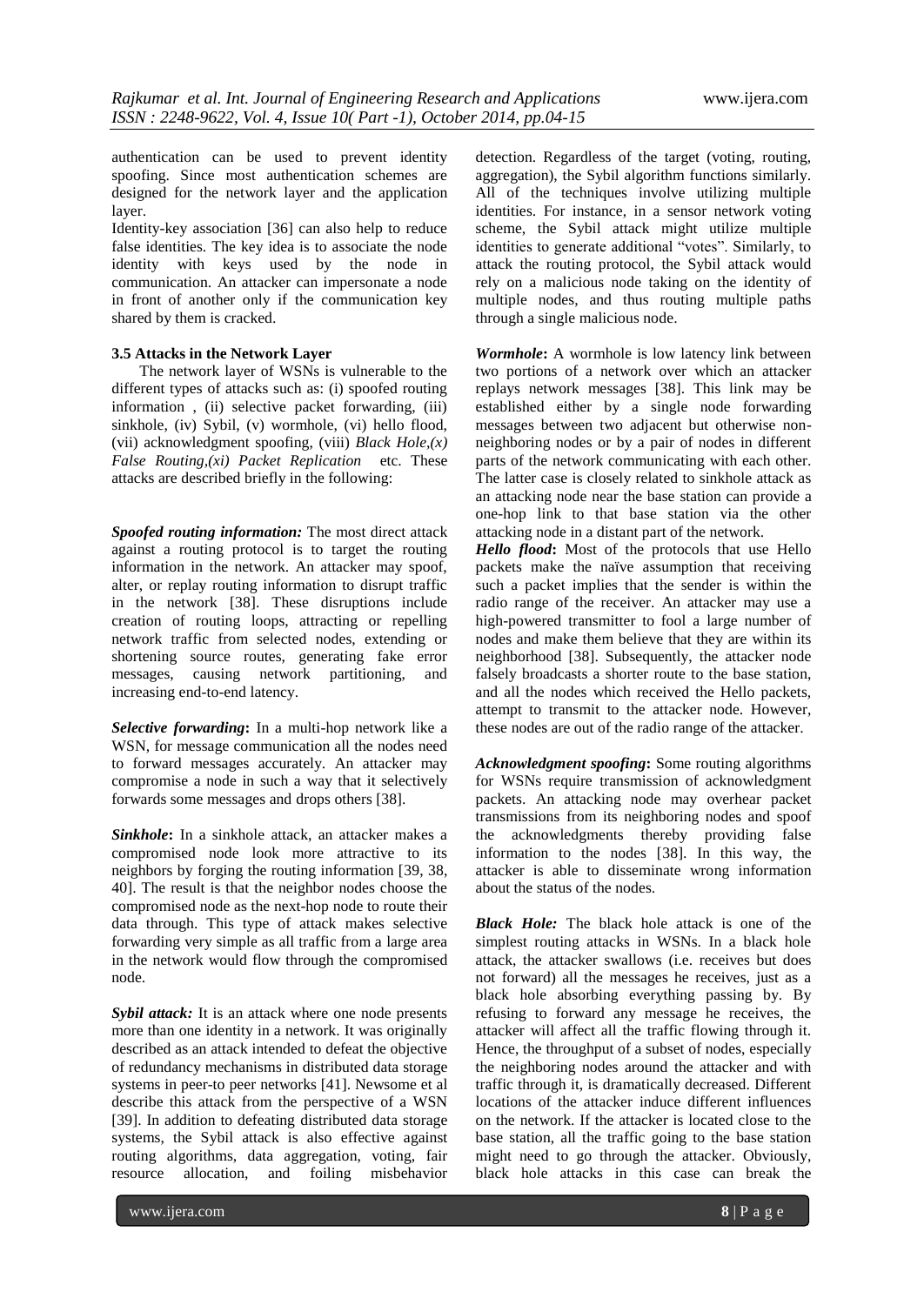communication between the base station and the rest of the WSN, and effectively prevent the WSN from serving its purposes. In contrast, if a black hole attacking node is at the edge of the WSN, probably very few sensors need it to communicate with others. Therefore, the harm can be very limited.

*False Routing:* As the name suggests, false routing attacks [42] are launched by enforcing false routing information. There are three different approaches of enforcement [42]:

- Overflowing routing tables
- Poisoning routing tables
- Poisoning routing caches

*Packet Replication:* In this type of attacks, attackers resend (replicate) packets previously received from other nodes. The packets can be broadcasted to the entire network (called *flooding attack*), or to a particular set of nodes. They can also resent irrespective of whether the sender is sending any new packets or not. With large amount of packets replayed, both the bandwidth of the network and the power of the nodes are consumed in vain, which leads to early termination of network operations.

#### **3.6 Countermeasures in Network Layer**

Since the functionalities of the network layer require the close collaboration of many nodes, all these nodes have to be enclosed for security consideration. It is therefore relatively difficult to mitigate attacks. Nonetheless, some countermeasures are available as follows:

- Routing Access Restriction
- False Routing Information Detection
- Wormhole Detection

*Routing Access Restriction:* Routing may be one of the most attractive attack targets in WSNs, as we saw in the previous subsection. If we can exclude attackers from participating in the routing process, i.e. restrict them from accessing routing, a large number of attacks in the network layer will be prevented or alleviated. Multi-path routing is one of the methods to reduce the effectiveness of attacks launched by attackers on routing paths [43, 44, 45]. In these schemes, packets are routed through multiple paths. Even if the attacker on one of the paths breaks down the path, the routing is not necessarily broken as other paths still exist. This alleviates the impact of routing attacks, although does not prevent these attacks.

*False Routing Information Detection:* Sometimes attackers do have chances to send false routing information into the network, e.g. during route discovery stages. If the false information does not lead to network failure such as broken routes, we

really cannot do much about it. Otherwise, we can apply the idea of misbehavior detection. For example, watchdog [47] or IDS [51, 48, 49] may find that some node fails to route messages along the routing path due to the wrong information it keeps. This anomaly of route failure may trigger out an alarm. Nodes can start to trace the source of false routing information. Reputation [51, 50] can also be maintained, depending on whether nodes are providing valid routing information. Nonetheless, how to trace the source of routing information can be a very difficult problem.

*Wormhole Detection :* Wormhole attacks are difficult to deal with because the information they inject into the networks is real. The most recent research work on the countermeasures focuses on the following techniques:

• Using synchronized clocks [46]. With the assumption that all nodes are tightly synchronized, each packet includes the time at which it is sent out. When receiving the packet, the receiver compares this value to the time at which it receives the packet. With the knowledge of transmission distance and consumed time, the receiver is able to detect if the packet has traveled too far. If the transmission distance is far beyond the maximum allowed travel distance, probably it is under wormhole attacks.

• Using directional antennas [21]. Directional antenna is used to discover neighboring nodes identified by zone. The zones around each sensor are numbered 1 to N oriented clockwise starting with zone 1 facing east. After receiving signals from unknown nodes, a node can get approximate direction information based on received signals and identify the unknown node by zone. After that it cooperates with its neighboring nodes to verify the legitimacy of the unknown node, e.g. by checking whether the unknown node is known by the neighboring nodes.

• Using Multidimensional Scaling - Visualization of Wormhole (MDS-VOW)[52]. MDS-VOW first constructs the layout of the network. If there exist wormhole attackers, the shape of the constructed network layout will show some bent/distorted features.

#### **3.7 Attacks in Transport layer**

The attacks that can be launched on the transport layer in a WSN are flooding attack and desynchronization attack.

*Flooding***:** Whenever a protocol is required to maintain state at either end of a connection, it becomes vulnerable to memory exhaustion through flooding [12]. An attacker may repeatedly make new connection request until the resources required by each connection are exhausted or reach a maximum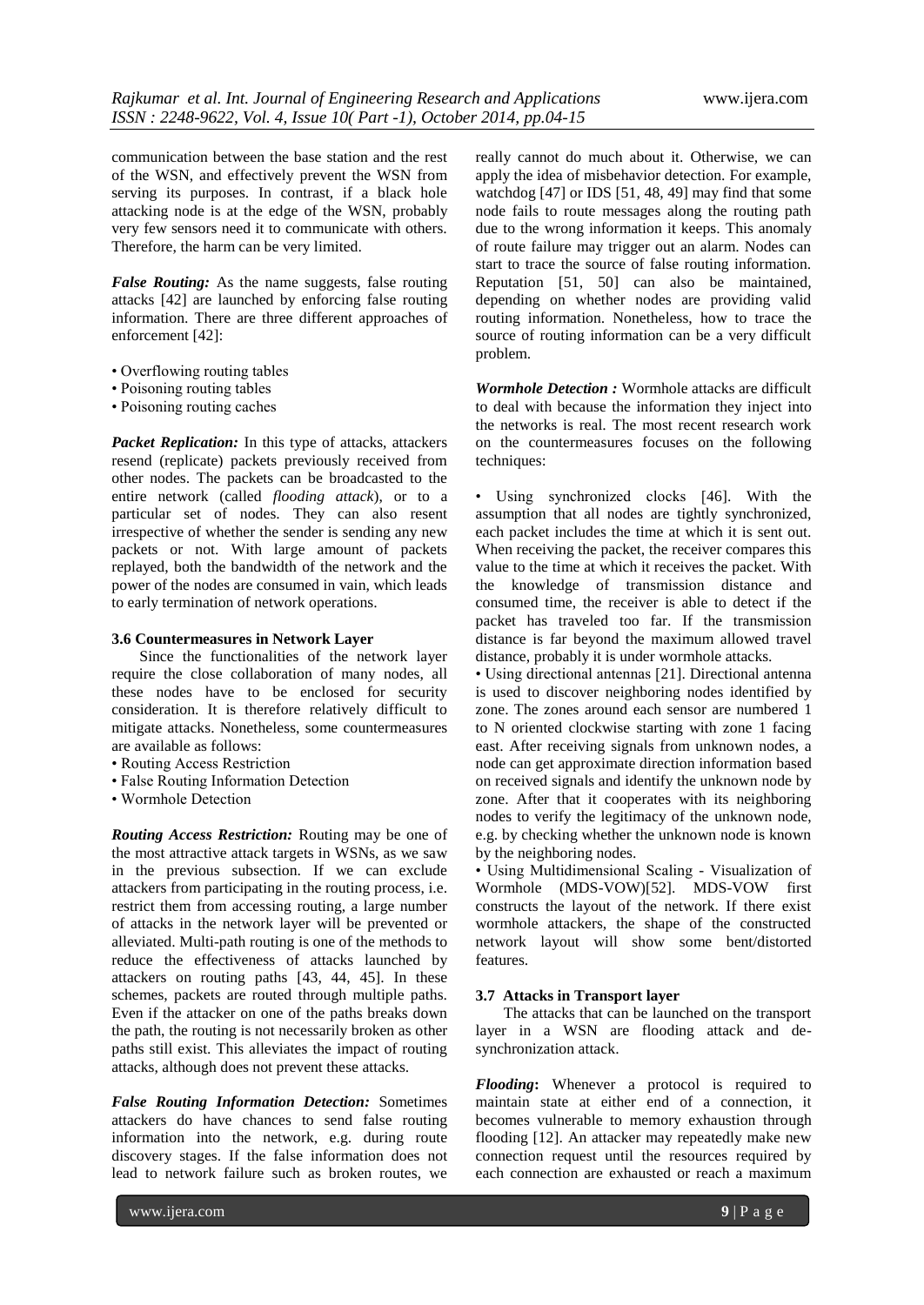limit. In either case, further legitimate requests will be ignored.

*De-synchronization***:** De-synchronization refers to the disruption of an existing connection [12]. An attacker may, for example, repeatedly spoof messages to an end host causing the host to request the retransmission of missed frames. If timed correctly, an attacker may degrade or even prevent the ability of the end hosts to successfully exchange data causing them instead to waste energy attempting to recover from errors which never really exist.

#### **3.8 Countermeasures in Transport Layer**

One way to provide message confidentiality in transport layer is point-to-point or end-to end communication through data encryption. Though TCP is the main connection oriented reliable protocol in Internet, it does not fit well in MANET. TCP feedback (TCP-F) [53], TCP explicit failure notification (TCP-ELFN) [53], ad-hoc transmission control protocol (ATCP) [53], and ad hoc transport protocol (ATP) have been developed but none of them covers security issues involved in MANET. Secure Socket Layer (SSL) [54], Transport Layer Security (TLS) [54] and Private Communications Transport (PCT) [54] protocols were designed on the basis of public key cryptography to provide secure communications. TLS/SSL provides protection against masquerade attacks, man-in-middle attacks, rollback attacks, and replay attacks.

#### **3.9Attacks in the Application Layer**

Attacks in this layer have the knowledge of data semantics, and thus can manipulate the data to change the semantics. As the result, false data are presented to applications and lead to abnormal actions. In this section, the following attacks will be discussed:

- Malicious Code Attacks
- Repudiation Attacks
- Clock Skewing
- Selective Message Forwarding
- Data Aggregation Distortion

*Malicious Code Attacks:* Various malicious codes such as virus, worm, spy-wares and Trojan horse attack both operating systems and user applications that cause the computer system and network to slow down or even damaged. An attacker can produce this type of attacks in MANET and can seek their desire information [55].

*Repudiation Attacks:* The solution that taken to solve authentication or non-repudiation attacks in network layer or in transport layer is not enough. Because, repudiation refers to a denial of participation in the communication. Example of repudiation attack on a commercial system: a selfish person could deny conducting an operation on a credit card purchase or deny any on-line transaction [55].

*Clock Skewing:* The targets of this attack are those sensors in need of synchronized operations [13, 56, 57]. By disseminating false timing information, the attacks aim to desynchronize the sensors (i.e. skew their clocks).

*Selective Message Forwarding:* For this attack, the adversary has to be on the path between the source and the destination, and is thus responsible for forwarding packet for the source. The attack can be launched by forwarding some or partial messages selectively but not others. Note that the attack is different from the other selective forwarding attack in the network layer. To launch the selective forwarding attack in the application layer, attackers need to understand the semantics of the payload of the application layer packets (i.e. treat each packet as a meaningful *message* instead of a monolithic unit), and select the packets to be forwarded based on the semantics.

*Data Aggregation Distortion:* Once data is collected, sensors usually send it back to base stations for processing. Attackers may maliciously modify the data to be aggregated, and make the final aggregation results computed by the base stations distorted. Consequently, the base stations will have an incorrect view of the environment monitored by the sensors, and may take inappropriate actions. Data aggregation can be totally disrupted if black hole or sinkhole attacks are launched. In this scenario, no data can reach the base stations. However, for those attacks, only the network layer knowledge is required. Therefore, they are categorized as network layer attacks.

## **3.10 Countermeasures in the Application Layer**

As presented above, attacks in the application layer rely on application data semantics. Therefore, the countermeasures focus on protecting the integrity and confidentiality of data, no matter it is for control or not.

*Data Integrity Protection:* In general, authentication can be used to protect any data integrity. Nodes can use end-to-end, hop-to-hop or multipath authentication depending on the cost they can afford and the security level they desire. When authentication is not adopted, e.g. for feasibility reasons, or when data integrity is somehow compromised, the misbehavior detection techniques can be applied. The differences lie in the data to be observed in order to collect proofs of anomalies. Taking the clock skewing attack as an example: to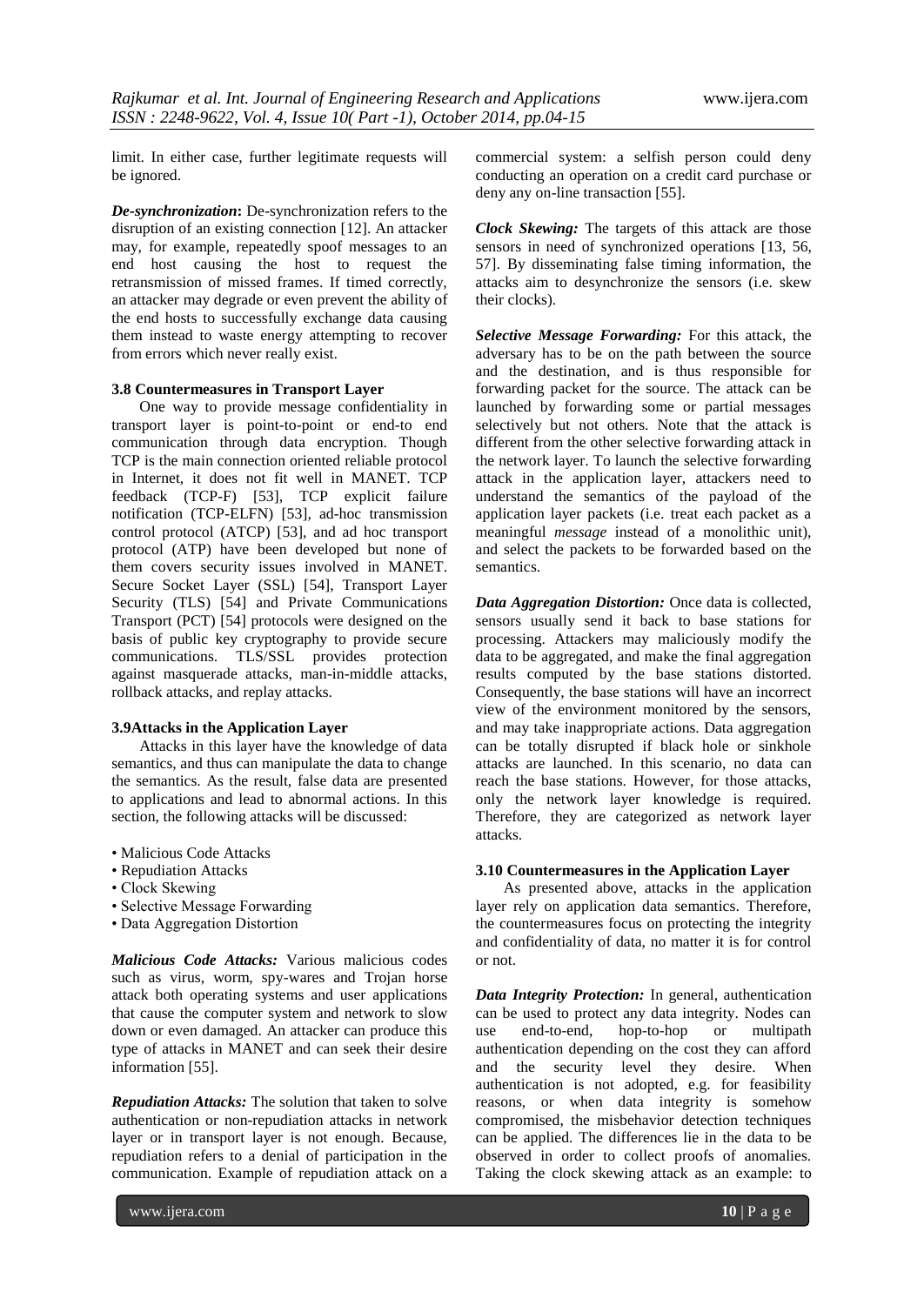detect such attacks, timing information in synchronization packets should be watched. When readings (the data collected by sensors about the monitored environment) are considered, some specific detection mechanisms have been proposed, and are referred to as *false reading detection*. With an assumption that the faulty/compromised sensors produce readings remarkably deviated from the normal condition, an outlier detection algorithm [58] can locate such sensors by comparing their readings with those of their neighbors. In the online deviation detection scheme [59], an estimation of the data distribution is computed through the input data stream of the WSN. If the current reading of a sensor remarkably deviates from the data distribution (namely the normal readings in the WSN), this sensor will be detected as an outlier. There is also a centralized approach [60]. Base stations launch marked

packets to probe certain sensors and try to route packets through them. If a sensor fails to respond, the base stations may conclude that this node is dead.

*Data Confidentiality Protection:* Encryption is an effective approach to prevent attackers from understanding captured data. Similar to authentication, the principles of encryption do not change for use in different layers.

# **IV. CONCLUSION**

Security in wireless sensor networks has attracted a lot of attention in the recent years. In this paper, a survey is given on existing and possible attacks in wireless sensor networks. The attacks are classified according to the OSI stack model. For each layer of Physical, Data link, Network Transport and Application, we have discussed several typical attacks that exploit the characteristics of that layer. We have also covered the countermeasures and potential solutions against those attacks, with the complete comparison between Layer based Attacks in Wireless Sensor Networks and mentioned some open research issues. By reading the paper, the readers can have a better view of attacks and countermeasures in wireless sensor networks, and find their way to start secure designs for these networks.

## **The evaluation of different Layer based Attacks and possible counter measure in Wireless Sensor Networks have been shown in the table 1.**

| S.No         | Layer                    | <b>Attacks</b>                 | <b>Counter measure</b>                |
|--------------|--------------------------|--------------------------------|---------------------------------------|
| $\mathbf{1}$ | Physical Layer           | •Jamming                       | • Access Restriction,                 |
|              |                          | •Node Tampering                | •Encryption                           |
|              |                          | •Eavesdropping                 |                                       |
| 2.           | Data Link Layer          | •Traffic Manipulation          | •Misbehavior Detection,               |
|              |                          | •Identity Spoofing             | •Identity Protection                  |
| 3.           | Network Layer            | •Spoofed routing information   | •Routing Access Restriction           |
|              |                          | •Sybil attack                  | • False Routing Information Detection |
|              |                          | •Wormhole                      | • Wormhole Detection                  |
|              |                          | •Hello flood                   |                                       |
|              |                          | •Acknowledgment spoofing       |                                       |
|              |                          | •Black Hole                    |                                       |
|              |                          | •False Routing                 |                                       |
|              |                          | • Packet Replication           |                                       |
| 4.           | <b>Transport Layer</b>   | •Flooding                      | •Limiting Connection Numbers          |
|              |                          | •De-synchronization            | •Authentication                       |
| 5.           | <b>Application Layer</b> | • Malicious Code Attacks       | •Data Integrity Protection,           |
|              |                          | • Repudiation Attacks          | •Data Confidentiality Protection      |
|              |                          | • Clock Skewing                |                                       |
|              |                          | • Selective Message Forwarding |                                       |
|              |                          | • Data Aggregation Distortion  |                                       |
|              |                          |                                |                                       |

**Table.1. Typical Layer based Attacks and possible counter measure in Wireless Sensor Networks.**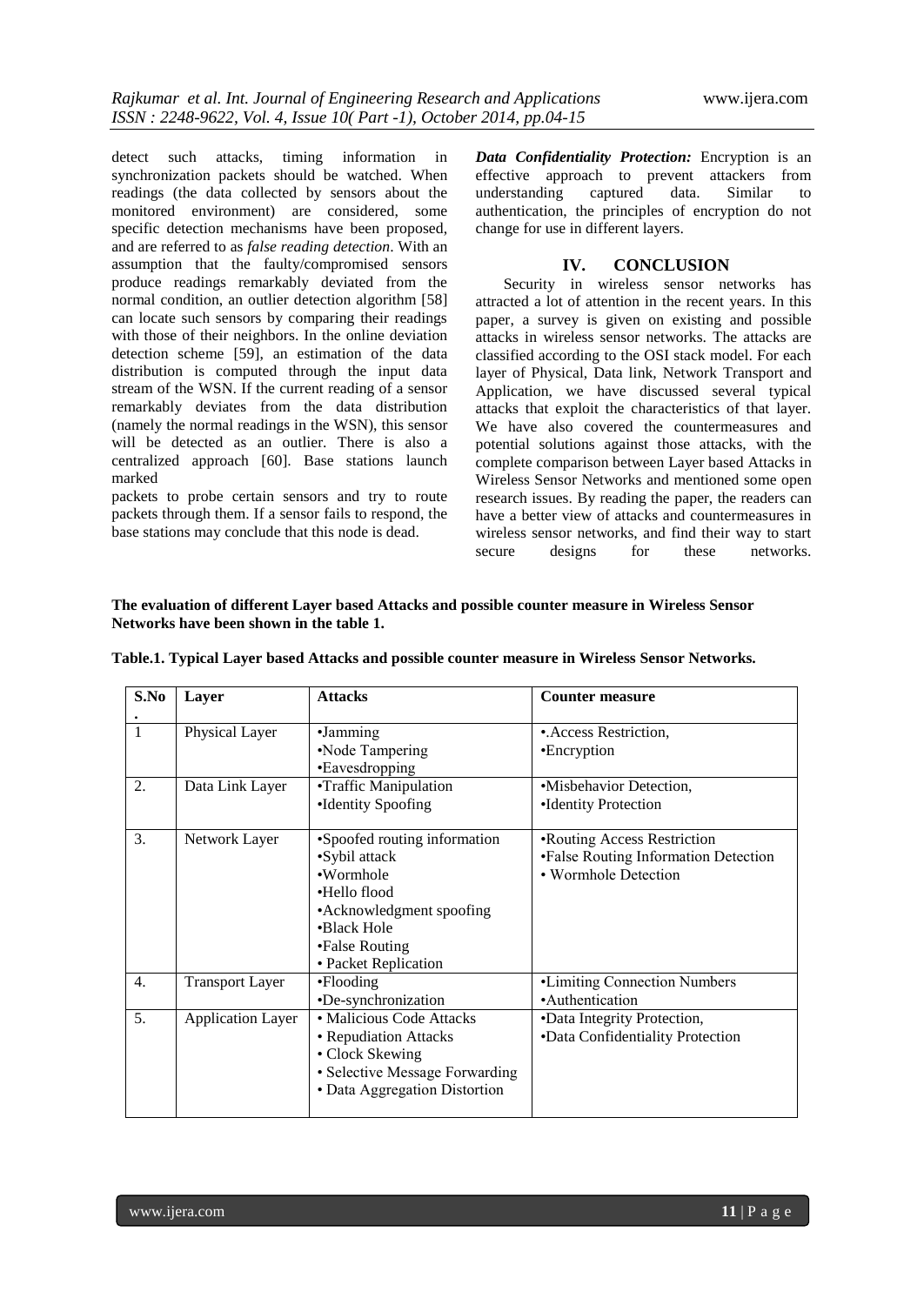### **REFERENCES**

- [1] I. F. Akyildiz, W. Su, Y. Sankarasubramaniam, and E. Cayirci, "A survey on sensor networks", *IEEE Communications Magazine*, Vol. 40, No. 8, pp. 102-114, August 2002.
- [2]. Daojing He,Lin cui,Hejiao Hang,"Design and verification of Enhanced secure localization scheme in wireless sensor network "IEEE Transaction On parallel and distributed systems vol. 20 no.7 July 2009
- [3]. S. Uluagac, C. Lee, R. Beyah, and J. Copeland, "Designing Secure Protocols for Wireless Sensor Networks," Wireless Algorithms, Systems, and Applications, vol. 5258, pp. 503-514, Springer, 2008
- [4] D.W. Carman, P.S. Krus, and B.J. Matt, "Constraints and approaches for distributed sensor network security", Technical Report 00-010, NAI Labs, Network Associates Inc., Glenwood, MD, 2000.
- [5] A. Perrig, R. Szewczyk, V. Wen, D.E. Culler, and J.D. Tygar, "SPINS: Security protocols for sensor networks", *Wireless Networks*, Vol.8 , No. 5, pp. 521-534, September 2002.
- [6] L. Eschenauer and V.D. Gligor, "A keymanagement scheme for distributed sensor networks", In *Proceedings of the 9th ACM Conference on Computer and Networking*, pp. 41- 47, Nov 2002.
- [7] H. Chan, A. Perrig, and D. Song, "Random key pre-distribution schemes for sensor networks", In *Proceedings of the IEEE Symposium on Security and Privacy*, pp.197, IEEE Computer Society, May 2003.
- [8] D. Liu, P. Ning, and R. Li, "Establishing pair-wise keys in distributed sensor networks", *ACM Transactions on Information Systems Security*, Vol. 8, No. 1, pp. 41-77, 2005.
- [9] S. Capkun and J.-P. Hubaux, "Secure positioning in wireless networks", *IEEE Journal on Selected Areas in Communications,* Vol. 24, No. 2, pp. 221- 232, 2006.
- [10] L. Lazos and R. Poovendran, "SERLOC: Robust localization for wireless sensor networks", *ACM Transactions on Sensor Networks,* Vol. 1, No. 1, pp.73-100, 2005.
- [11] S. Ganeriwal, S. Capkun, C.-C. Han, and M.B. Srivastava, "Secure time synchronization service for sensor networks", In *Proceedings of the 4th ACM Workshop on Wireless Security,* pp. 97-106, New York, NY, USA, 2005, ACM Press.
- [12] A.D. Wood and J.A. Stankovic, "Denial of service in sensor networks", *IEEE Computer,*  Vol. 35, No. 10, pp. 54-62, 2002.
- [13] E. Shi and A. Perrig, "Designing secure sensor networks", *Wireless Communication Magazine*, Vol. 11, No. 6, pp. 38-43, December 2004.
- [14] X. Wang, W. Gu, K. Schosek, S. Chellappan, and D. Xuan, "Sensor network configuration under physical attacks,", Technical report (OSU-CISRC-7/04-TR45), Department of Computer Science and Engineering, Ohio State University, July 2004.
- [15] C. Hartung, J. Balasalle, and R. Han, "Node compromise in sensor networks: The need for secure systems", Technical Report CU-CS-988-04, Department of Computer Science, University of Colorado at Boulder, 2004.
- [16] X. Wang, W. Gu, S. Chellappan, Dong Xuan, and Ten H. Laii, "Search-based physical attacks in sensor networks: Modeling and defense, Technical report, Department of Computer Science and Engineering, Ohio State University, February 2005.
- [17] M. Franklin, Z. Galil, and M. Yung, "Eavesdropping games: a graph-theoretic approach to privacy in distributed systems," *J. ACM*, vol. 47, no. 2, pp. 225– 243, 2000.
- [18] M. Abadi and J. Jü rjens, "Formal eavesdropping and its computational interpretation," in *TACS '01: Proceedings of the 4th International Symposium on Theoretical Aspects of Computer Software*. London, UK: Springer-Verlag, 2001, pp. 82– 94.
- [19] K. D. Murray, *Security Scrapbook Espionage*  and *Privacy News of the Week*. [Online]. Available: http: //www.spybusters.com/SS0210.html.
- [20] [Online]. Available: http: //www.faqs.org/rfcs/rfc1455.html
- [21] L. Hu and D. Evans, "Using directional antennas to prevent wormhole attacks," in *Network and Distributed System Security Symposium (NDSS)*, 2004.
- [22] R. R. Choudhury, X. Yang, N. H. Vaidya, and R. Ramanathan, "Using directional antennas for medium access control in ad hoc networks," in *MobiCom '02: Proceedings of the 8th annual international conference on Mobile computing and networking*. New York, NY, USA: ACMPress, 2002, pp. 59– 70.
- [23] S. Yi, Y. Pei, and S. Kalyanaraman, "On the capacity improvement of ad hoc wireless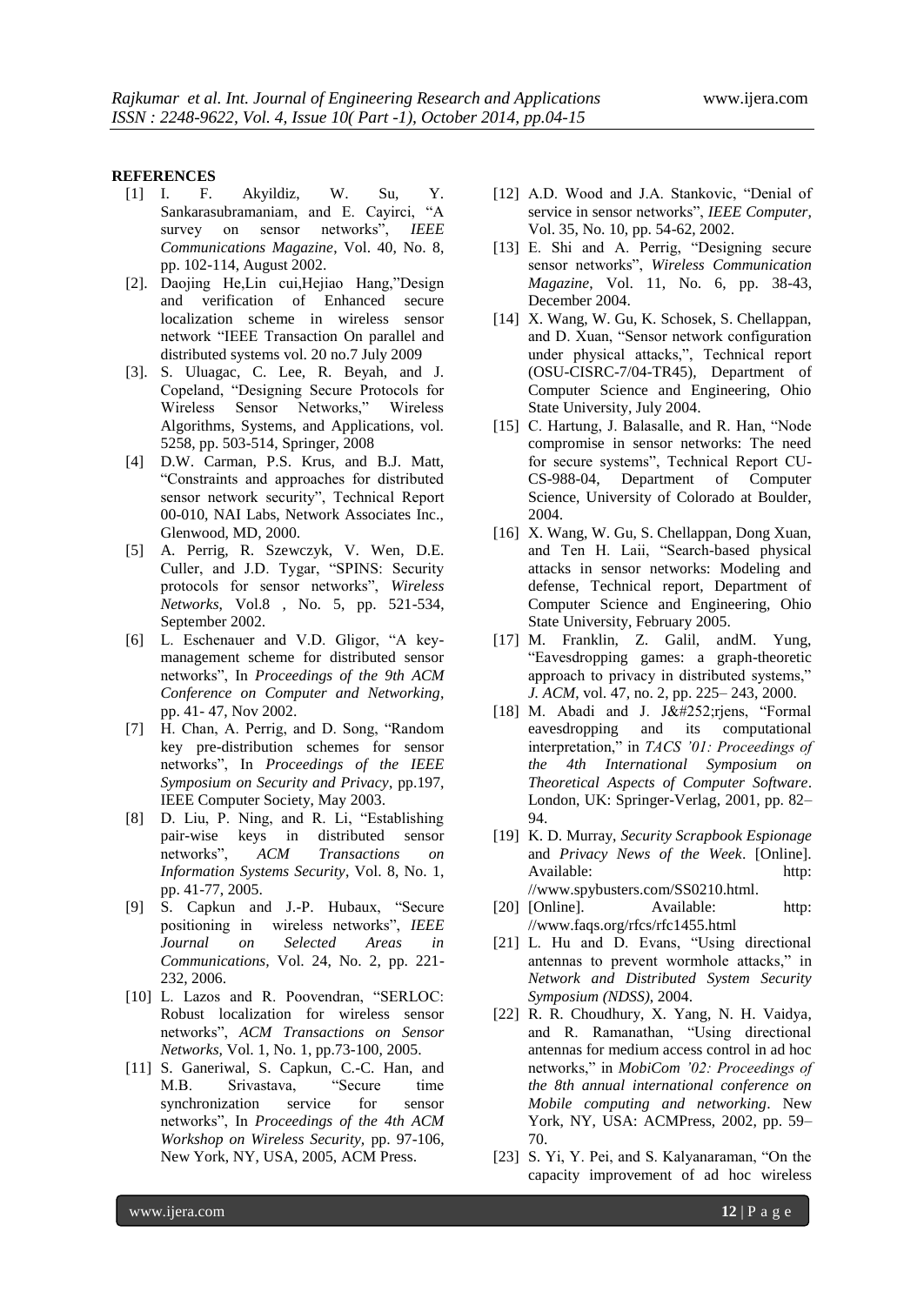networks using directional antennas," in *MobiHoc '03: Proceedings of the 4th ACM international symposium on Mobile ad hoc networking & computing*. New York, NY, USA: ACM Press, 2003, pp. 108–116.

- [24] M. Takai, J. Martin, R. Bagrodia, and A. Ren, "Directional virtual carrier sensing for directional antennas in mobile ad hoc networks," in *MobiHoc '02: Proceedings of the 3rd ACM international symposium on Mobile ad hoc networking & computing*. New York, NY, USA: ACM Press, 2002, pp.183–193.
- [25] R. Ramanathan, "On the performance of ad hoc networks with beamforming antennas," in *MobiHoc '01: Proceedings of the 2nd ACM international symposium on Mobile ad hoc networking & computing*. New York, NY, USA: ACM Press, 2001, pp. 95–105.
- [26] L. Zhou and Z. J. Haas, "Securing ad hoc networks," *IEEE Network*, vol. 13, no. 6, pp. 24–30, 1999.
- [27] J.-P. Hubaux, L. Buttyán, and S. Capkun, "The quest for security in mobile ad hoc networks," in *MobiHoc '01: Proceedings of the 2nd ACM international symposium on Mobile ad hoc networking & computing*. ACM Press, 2001, pp. 146–155.
- [28] "Providing robust and ubiquitous security support for mobile ad hoc networks," in *ICNP '01: Proceedings of the Ninth International Conference on Network Protocols (ICNP'01)*. IEEE Computer Society, 2001, p. 251.
- [29] V. Gupta, S. Krishnamurthy, and M. Faloutsos, "Denial of service attacks at the mac layer in wireless ad hoc networks." [Online]. Available: http://www.cs.ucr.edu/krish/milcomvik.pdf
- [30] I. A. Jean-Pierre, "Denial of service resilience in ad hoc networks." [Online]. Available: http://lcawww.epfl.ch/Publications/aad/aadH K04.pdf
- [31] A. D. Wood and J. A. Stankovic, "Denial of service in sensor networks,"*Computer*, vol. 35, no. 10, pp. 54–62, 2002.
- [32] P. Michiardi and R. Molva, "Prevention of denial of service attacks and selfishness in mobile ad hoc networks," in *Institut Eurecom Research Report RR-02-063*, 2002.
- [33] A. A. Cardenas, S. Radosavac, and J. S. Baras, "Detection and prevention of mac layer misbehavior in ad hoc networks," in *Proceedings of the 2nd ACM workshop on security of ad hoc and sensor networks*, 2004.
- [34] E. D. Cardenas, "Mac spoofing–an introduction," 2003. [Online]. Available: http : //www.giac.org/practical/GSEC/EdgarC ardenasGSEC.pdf
- [35] J. R. Douceur, "The sybil attack," in *IPTPS '01: Revised Papers from the First International Workshop on Peer-to-Peer Systems*. Springer-Verlag, 2002, pp. 251– 260.
- [36] J. Newsome, E. Shi, D. Song, and A. Perrig, "The sybil attack in sensor networks: analysis & defenses," in *IPSN'04: Proceedings of the third international symposium on Information processing in sensor networks*. ACM Press, 2004, pp. 259– 268.
- [37] P. Kyasanur and N. H. Vaidya, "Detection and handling of mac layer misbehavior in wireless networks." in *DSN*, 2003, pp. 173– 182.
- [38] C. Karlof and D. Wagner, "Secure routing in wireless sensor networks: Attacks and countermeasures", In *Proceedings of the 1st IEEE International Workshop on Sensor Network Protocols and Applications,* May 2003, pp. 113-127.
- [39] J. Newsome, E. Shi, D. Song, and A. Perrig, "The Sybil attack in sensor networks: Analysis and defenses", In *Proceedings of the 3rd International Symposium on Information Processing in Sensor Networks*, pp. 259-268, ACM Press 2004.
- [40] A.D. Wood and J.A. Stankovic, "Denial of service in sensor networks", *IEEE Computer,*  Vol. 35, No. 10, pp. 54-62, 2002.
- [41] J. Douceur, "The Sybil attack", In *Proceedings of the 1st International Workshop on Peer-to-Peer Systems (IPTPS'02),* February 2002.
- [42] C. R. Murthy and B.S.Manoj, "Transport" layer and security protocols for ad hoc wireless networks," in *Ad Hoc Wireless Networks - Architectures and Protocols*, 2004.
- [43] D. Ganesan, R. Govindan, S. Shenker, and D. Estrin, "Highly-resilient, energy-efficient multipath routing in wireless sensor networks," *SIGMOBILE Mob. Comput. Commun. Rev.*, vol. 5, no. 4, pp. 11–25, 2001.
- [44] W. Lou, W. Liu, and Y. Fang, "Spread: Enhancing data confidentiality in mobile ad hoc networks," in *IEEE INFOCOM*, 2004.
- [45] P. Papadimitratos and Z. J. Haas, "Secure data transmission in mobile ad hoc networks," in *WiSe '03: Proceedings of the 2003 ACM workshop on Wireless security*.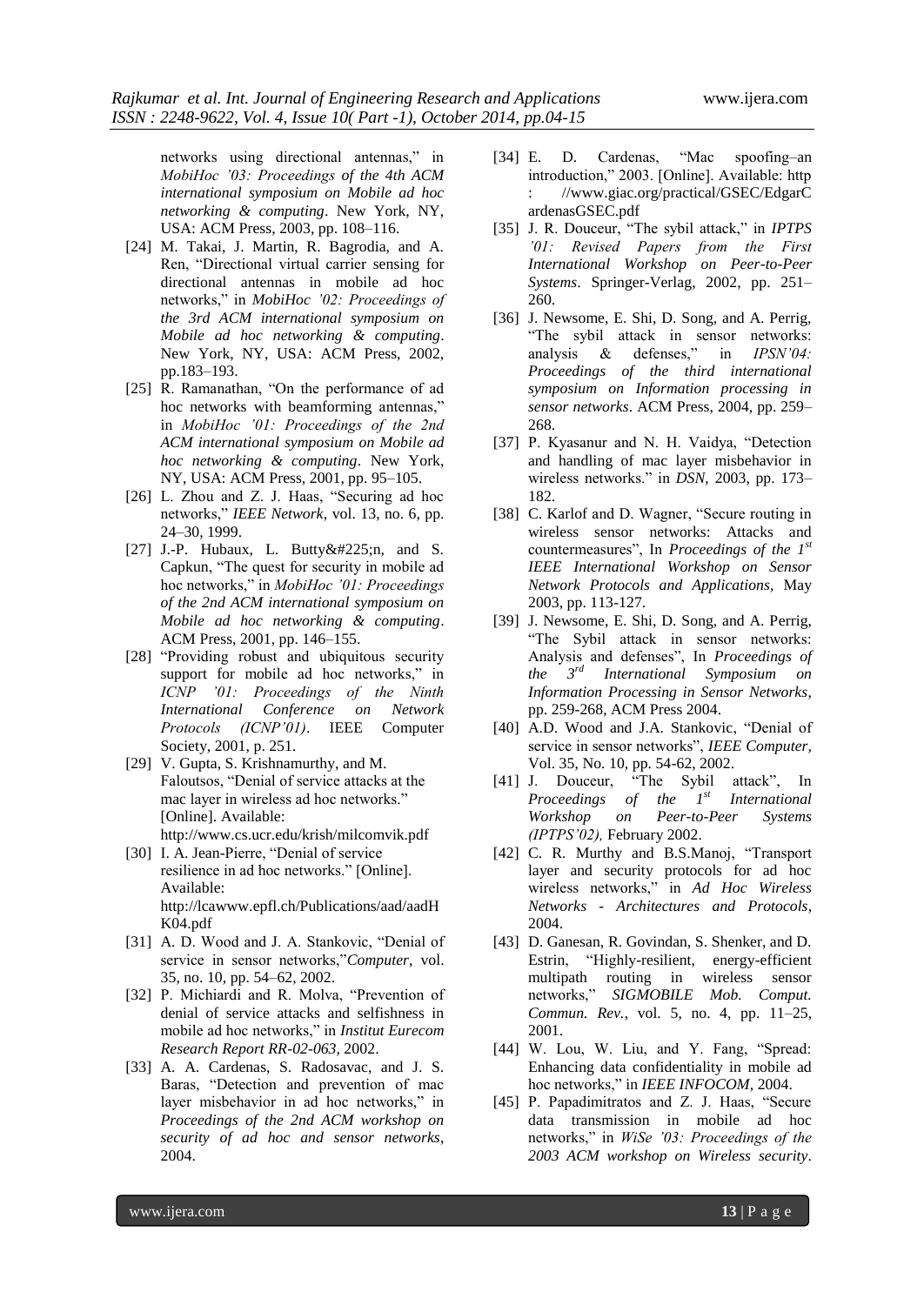New York, NY, USA: ACM Press, 2003, pp.  $41 - 50$ 

[46] Y. Hu, A. Perrig, and D. Johnson, "Packet leashes: A defense against wormhole attacks in wireless ad hoc networks," 2001. [Online]. Available:

citeseer.ist.psu.edu/hu01packet.html.

- [47] S. Marti, T. J. Giuli, K. Lai, and M. Baker, "Mitigating routing misbehavior in mobile ad hoc networks," in *MobiCom '00: Proceedings of the 6th annual international conference on Mobile computing and networking*. ACMPress, 2000, pp. 255–265.
- [48] Y. Zhang, W. Lee, and Y.-A. Huang, "Intrusion detection techniques for mobile wireless networks," *Wirel. Netw.*, vol. 9, no. 5, pp. 545–556, 2003.
- [49] Y. Zhang and W. Lee, "Intrusion detection in wireless ad-hoc networks," in *MobiCom '00: Proceedings of the 6th annual international conference on Mobile computing and networking*. New York, NY, USA: ACMPress, 2000, pp. 275–283.
- [50] P. Michiardi and R. Molva, "Core: a collaborative reputation mechanism to enforce node cooperation in mobile ad hoc networks," in *Proceedings of the IFIP TC6/TC11 Sixth Joint Working Conference on Communications and Multimedia Security*. Deventer, The Netherlands, The Netherlands: Kluwer, B.V., 2002, pp. 107– 121.
- [51] F. K. Andreas, "Sensors for detection of misbehaving nodes in manets." [Online]. Available: [http://medien.informatik.uniulm.de/forschun](http://medien.informatik.uniulm.de/forschung) [g/](http://medien.informatik.uniulm.de/forschung) publikationen / dimva2004.pdf
- [52] W.Wang and B. Bhargava, "Visualization of wormholes in sensor networks," in *WiSe '04: Proceedings of the 2004 ACM workshop on Wireless security*. ACM Press, 2004, pp. 51– 60.
- [53] H. Hsieh and R. Sivakumar, "*Transport OverWireless Networks,"* Handbook of Wireless Networks and Mobile Computing, Edited by Ivan Stojmenovic. John Wiley and Sons, Inc., 2002.
- [54] C. Kaufman, R. Perlman, and M. Speciner, "*Network Security Private Communication in a Public World,"* Prentice Hall PTR, A division of Pearson Education, Inc., 2002.
- [55] B. Wu, J. Chen, J. Wu, M. Cardei, "*A Survey of Attacks and Countermeasures in Mobile Ad Hoc Networks,"* Department of Computer Science and Engineering, Florida Atlantic University, http:// student.fau.edu/ jchen8/ web /papers/ SurveyBookchapter.pdf
- [56] A. Perrig, R. Szewczyk, J. D. Tygar, V. Wen, and D. E. Culler, "Spins: security protocols for sensor networks," *Wirel. Netw.*, vol. 8, no. 5, pp. 521–534, 2002.
- [57] J. Elson and D. Estrin, "Time synchronization for wireless sensor networks," in *IPDPS '01: Proceedings of the 15th International Parallel & Distributed Processing Symposium*. Washington, DC, USA: IEEE Computer Society, 2001, p. 186.
- [58] M. Ding, D. Chen, K. Xing, and X. Cheng, "Localized fault-tolerant event boundary detection in sensor networks," in *Proceedings of IEEE INFOCOM*, Miami, FL, March 2005.
- [59] T. Palpanas, D. Papadopoulos, V. Kalogeraki, and D. Gunopulos, "Distributed deviation detection in sensor networks," *SIGMOD Rec.*, vol. 32, no. 4, pp. 77–82, 2003.
- [60] J. Staddon, D. Balfanz, and G. Durfee, "Efficient tracing of failed nodes in sensor networks," in *WSNA '02: Proceedings of the 1st ACM international workshop on Wireless sensor networks and applications*. New York, NY, USA: ACM Press, 2002, pp. 122– 130



**Rajkumar is** native of Bidar, Karnataka, India. He received his B.E Degree in Computer Science and Engineering from VEC, Bellary, Gulbarga University Gulbarga and M.Tech in Computer Engineering from SJCE Mysore, Visvesvaraya

Technological University Belgaum. and he is currently pursuing his Ph.D in Computer Science and Engineering from Visvesvaraya Technological University Belgaum, Karnataka. Presently he is serving as Assistant Professor in the department of Information Science and Engineering at Sambhram Institute Of Technology, Bangalore. His areas of interest are wireless sensor network, data analysis and security. (pyage2005@gmail.com)



**Vani B. A** is native of Davangere, Karnataka, India. She received her B.E Degree in Computer Science and Engineering from Bapuji Institute of Technology Davangere, Kuvempu University and M.Tech Degree in Computer Science